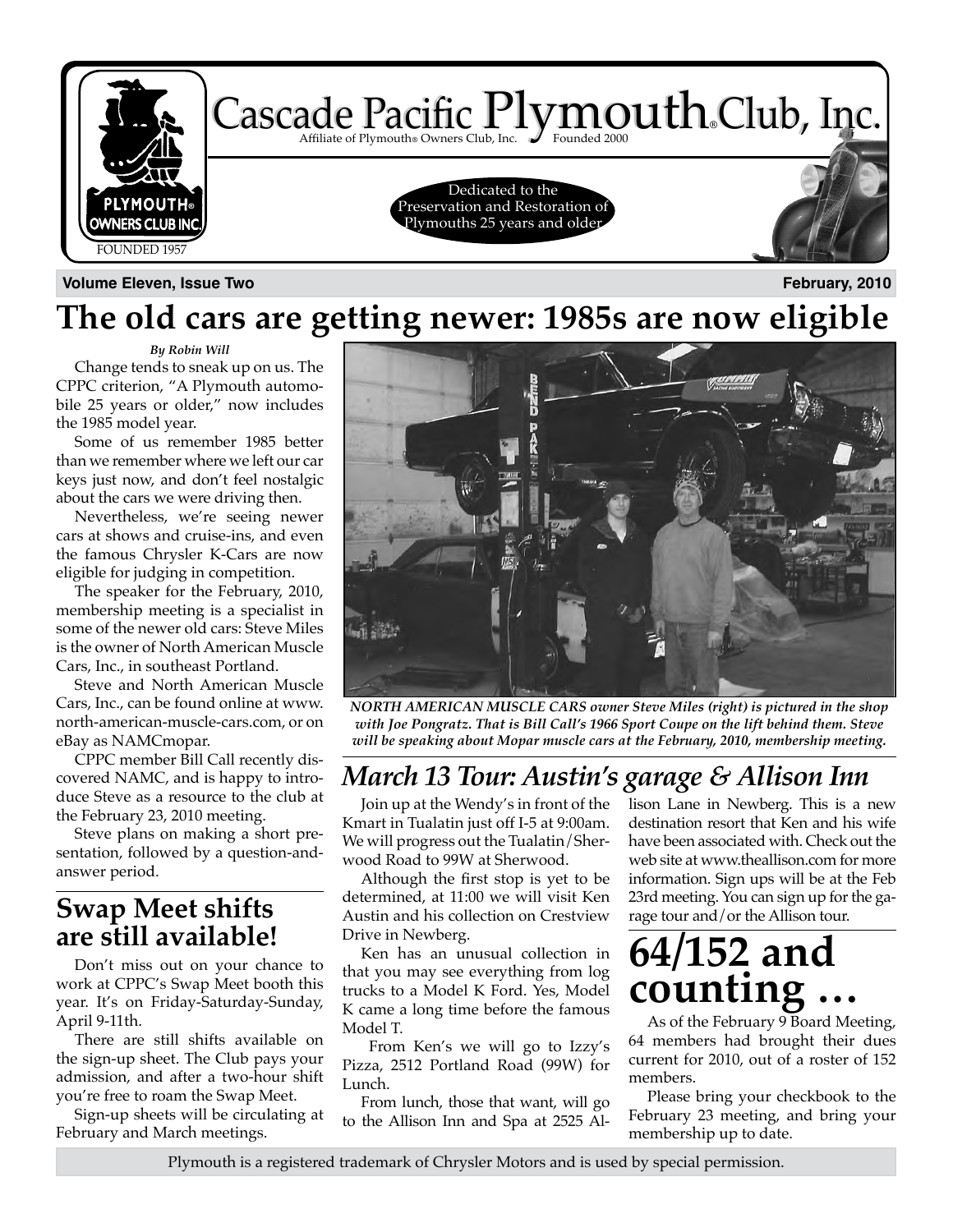#### **CPPC Officers 2010**

President......................................... Mike Bade *503-206-4652, Happy Valley, OR* Vice-President................................ Robin Will *503-285-3437, Portland, OR* Secretary .......................................Cari Catlow *503-427-0155, Tualatin, OR* Member-at-Large...................... Janet Laurine *503-209-6711, Canby, OR* Standing Committees **Activities** Gary Rusher............................... 503-638-5521 Don Hufschmid......................... 503-577-7899 Knute Austad............................. 503-260-0044 **Membership** Bill Call, Chair............................ 503-723-5118 Duanne Luckow........................ 503-761-9411 Janet Laurine.............................. 503-209-6711 Gary Rusher............................... 503-638-5521 Robin Will................................... 503-285-3437 **Refreshments Coordinators** Dennis & Jeannie Mowery....... 503-760-3184 **Technical Advisors** Ken Van Coelen ......................... 503-310-7228 Dave Williams............................ 503-266-4287 **Mayflower Tours** Karen Ryan................................. 360-225-6026 **Newsletter** Robin Will................................... 503-285-3437 Jerry Dixon................................. 360-891-2660 Please submit newsletter contributions by the 2nd Wednesday of each month. **Membership & Dues:** Cascade Pacific Plymouth Club, Inc. dues are \$20.00 per calendar year Membership runs February 1 through December 31. Concurrent membership to the National Plymouth Owners Club is required. http://www.plymouthbulletin.com/members.htm **Mailing Address:** P.O. Box 2988, Clackamas, OR 97015 **Advertising Rates:** Advertising is free to current Cascade pacific Plymouth Club members. 1 column by 1 inch (black and white only) **Vendor Rates:** \$25.00 for 11 issues, 3.5" x 2" Photos accompanying classified ads are \$10.00 per newsletter. Advertisements should be Plymouth-related services.



## **January Meeting Highlights**

The meeting was held January 26, 2010, 7PM, in the Clackamas Community Clubhouse.

Minutes of the Membership Meeting on November 24 , 2009 were approved as amended.

Dolores Call reported a balance of \$8,297.60 in the Club treasury as of December 31, 2009.

Guest speakers were Michael Baird and Judd Palmer of Oregon Hearing and Speech Center. They discussed new technologies and practices in fitting hearing aids, and stayed until the end of the meeting to answer questions.

**Membership:** Bill Call said that the membership committee will meet in February to discuss guest speakers and methods to generate new members and regenerate existing members.

Gary Rusher recognized key members of CPPC by presenting special name badges to the past-presidents. Those attending were Bill Call, Don Hufschmid, Duanne Luckow and Gary Rusher. Steve Heaton and Scott Farnsworth were not present.

**Dues Renewal:** At the beginning of the meeting Dolores had received 49 renewals.

**Roster Updates:** Mike Bade circulated a copy of the 2009 Membership Roster, asking members to note any changes that need to be made for the

*JUDD PALMER, (left) and Michael Baird, of Oregon Hearing and Speech Center, led a lively presentation about the newest technology for hearing aids. Member Duanne Luckow arranged their visit.*



2010 issue.

**National POC Membership:** Tom Nachand, POC Corresponding Secretary, noted that concurrent membership in the National POC is mandatory as specified in CPPC by-laws. Tom distributed POC applications to those who requested them, and reminded everyone that participants in the 2010 Meet must be national POC members to be eligible for judging.

**Portland Swap Meet:** Ken and Philis VanCoelen are the co-chairs of the CPPC swap meet committee. This year's swap meet is April 9, 10 and 11. Sign up sheets were circulated for volunteers. Last year's remaining inventory is stored at Allen Tiffany's business in Camas, WA. Ken and Allen will coordinate pick up and delivery of donated items, and will plan a work session to clean, sort and price the inventory. Members are asked to provide written identification of the parts to help with pricing.

**Body Shop and Repair:** Lorraine Griffey reported that Retha Harden continues to recover from back surgery. Jerry and Joanne Dixon were welcomed to the meeting. Jerry is moving well with a walker and will soon be using a cane. Joanne's arm range of motion continues to improve. Tony Gemma continues to recover from back

> surgery in September. Don Osias is being tested and treated for skin cancer and respiratory/heart problems. Josee Stewart is experiencing severe pain from a hip that needs attention. Knut Austad missed the meeting due to the wicked winter respiratory virus that is knocking people out of commission.

*(continued on page 6)* **Mayflower Tours:** The next tour will be to the Mennonite Quilt Show on Thursday, February 18, east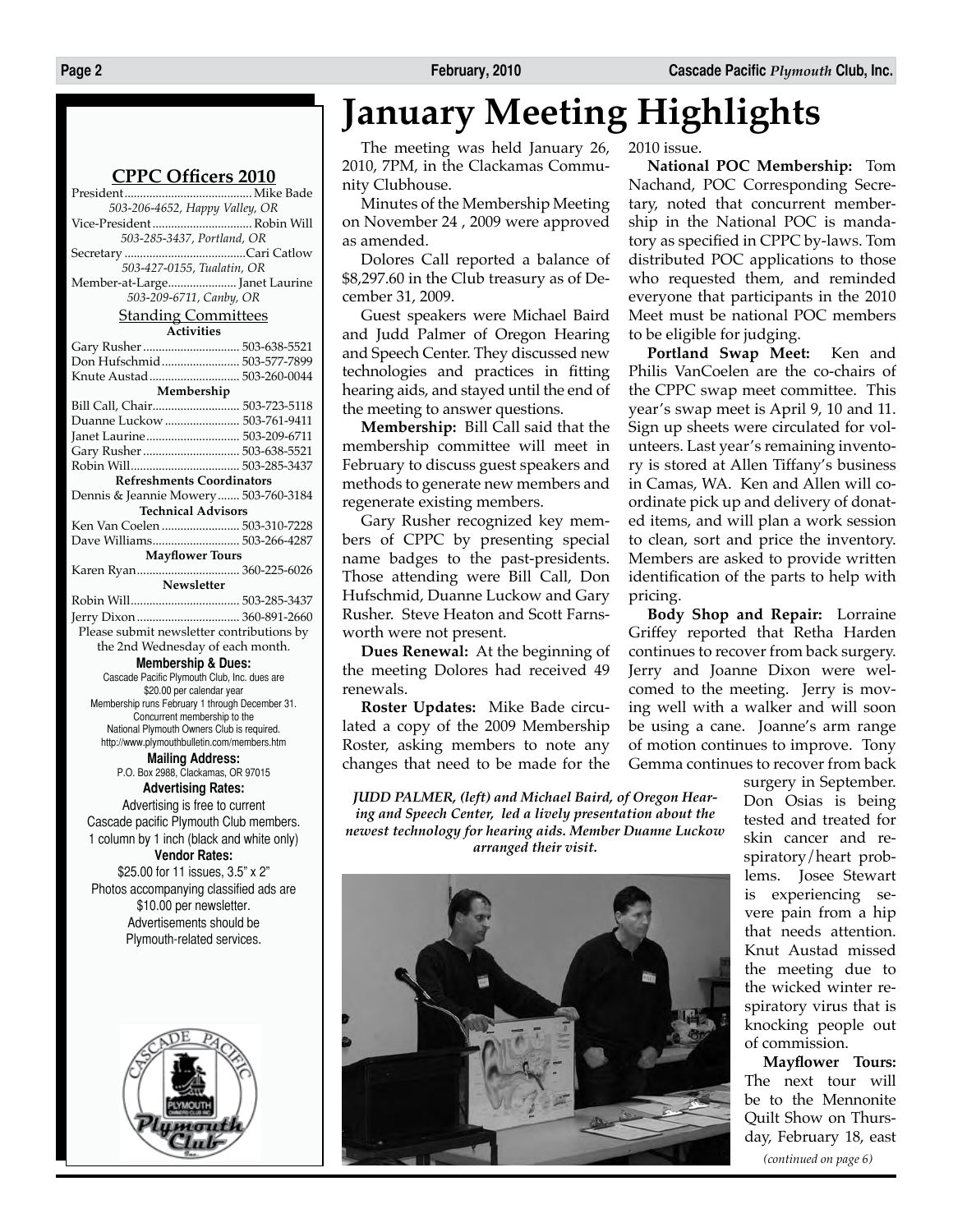# **The Steering Column, A Message from the President**

The message for this month continues with Involvement. The November membership meeting was the Annual Meeting for the club. One of the items of business is the sign-ups for new committee members in preparation for the new club

year.

Many people signed up for the same jobs they have done for years, but we're hoping to get some new people to help with the functions

of the club.

For those of you who are tentative about jumping into more responsibilities, remember that the work is not difficult, and there are always people to help you.

A critical committee is the Activities Committee. (See article, this page.) This is

#### *By Susan Yates* **Sandy Car Event in May benefits Guide Dogs for Blind**

After last years disappointing cancelation of the cruise-in, Suburban Auto Group in Sandy, Oregon is once again having their May 1, 2010 Cruise-In from 9:00-4:00 On Saturday.

This is a show to benefit "Guide Dogs for the Blind". Such a great cause, not to mention a great car show, and to offer support to our local auto dealers. A Raffle drawing includes a package to The Brickyard 400 for Two - including Air and Hotel. Hope you can make it.

### **Remember the Dealer Tour on February 27th**

A tour of classic car dealerships is scheduled for February 27, 2010.

The tour will begin at Memory Lane Motors, SE 26th & Holgate, at 10:00 am.

 Next stop is Waid Fetty's Classic Memories Motor Cars, 3136 SE Harrison in Milwaukie.

 We will have lunch at Hot Rod Pizza, on McLoughlin.

After lunch we'll check out Juan Ruiz' new location for Affordable Classics. Juan Ruiz has a much larger indoor showroom than before.

 Signup will be at the February meeting.

the heart of the club, organizing the monthly garage tours and car related activities. It is a matter of doing a little research then planning tour routes, lunch stops and tour maps.

The membership committee can also use help. Recruiting new members is a vital part of the club to keep up the membership numbers, and the committee also locates speakers for our monthly meetings.

Portland Swap Meet coming up on April 8-11. What car collector doesn't come out for this event? Be sure to stop by the club's booth and check in with us. If you have time, work a shift and learn how things work so you can be more involved.

Keep up with the planning and updates for the 2010 POC Meet. I am sending out information to you as the workload changes from organizing to fundraising.

Registrations are coming in for the 2010 Meet. Don't wait too long to register, because we can use the funds to place deposits on certain things and start ordering things from vendors for the participants of the meet.

I will look for more of you at the monthly meetings. As the weather gets nice it will

### **2010 POC Meet Organizing Meeting Set for March 6**

 Important 2010 POC Meet meeting on March 6th. Meet at the Clackamas Club House, where we hold the monthly club meetings 1:00 pm.

 It is time to work on the details for the upcoming POC Meet in June. We need to determine what still needs to be done and share the accomplishments of the groups.

 Committees should meet and work through details related to their responsibilities and get organized. Bring your questions as we approach the home stretch for June.

 We can't wait too much longer to bring everyone together and begin to gel as a group, as the excitement builds for June 16-20.

 Everyone is welcome to attend and get in on the action. Contact Mike Bade, 2010 Meet Coordinator: mdscbade@ msn.com with questions.

be fun to get our cars out for club activities and the monthly meetings. Read the monthly newsletter carefully for updates and upcoming activities.

Respectfully, Mike Bade mdscbade@msn.com 503-206-4652 home, 503-702-2480 cell

### **Wanted: Chairman for the Fun Committee**

#### *By Robin Will*

We collect old cars for fun – if there's a more practical reason for doing what we do, somebody please explain it to me now.

We have more fun with our cars if we take them out and drive them.

And we have a lot more fun if we can do this with like-minded friends (plus we're probably safer on the highways in groups).

But groups require planning: where to go, where to meet, when to get started, where the potty stops are, where to eat, what time to head home. Individuals have stepped forward to plan events in the past few years, but it's a lot for one person to do. It really needs a committee.

Well, CPPC has the potential committee – *we just don't have anyone to lead it.* Several members – including past activity chairs, or those who plan activities for other clubs, or merely people with lots of experience in driving around and sightseeing – have expressed an interest in helping to organize activities. All of them could do part of the job, but because of work, health issues or other commitments, none of them can take a leadership role right now.

This is a perfect opportunity for somebody to pick these willing brains, add a little coordination, and boost the fun quotient of their Plymouth Club by several hundred per cent. There is a good support system available, and lots of stuff is already written down.

Plus it will be fun, and the memories will be priceless. Contact any of the CPPC officers if you have time to volunteer for this important position.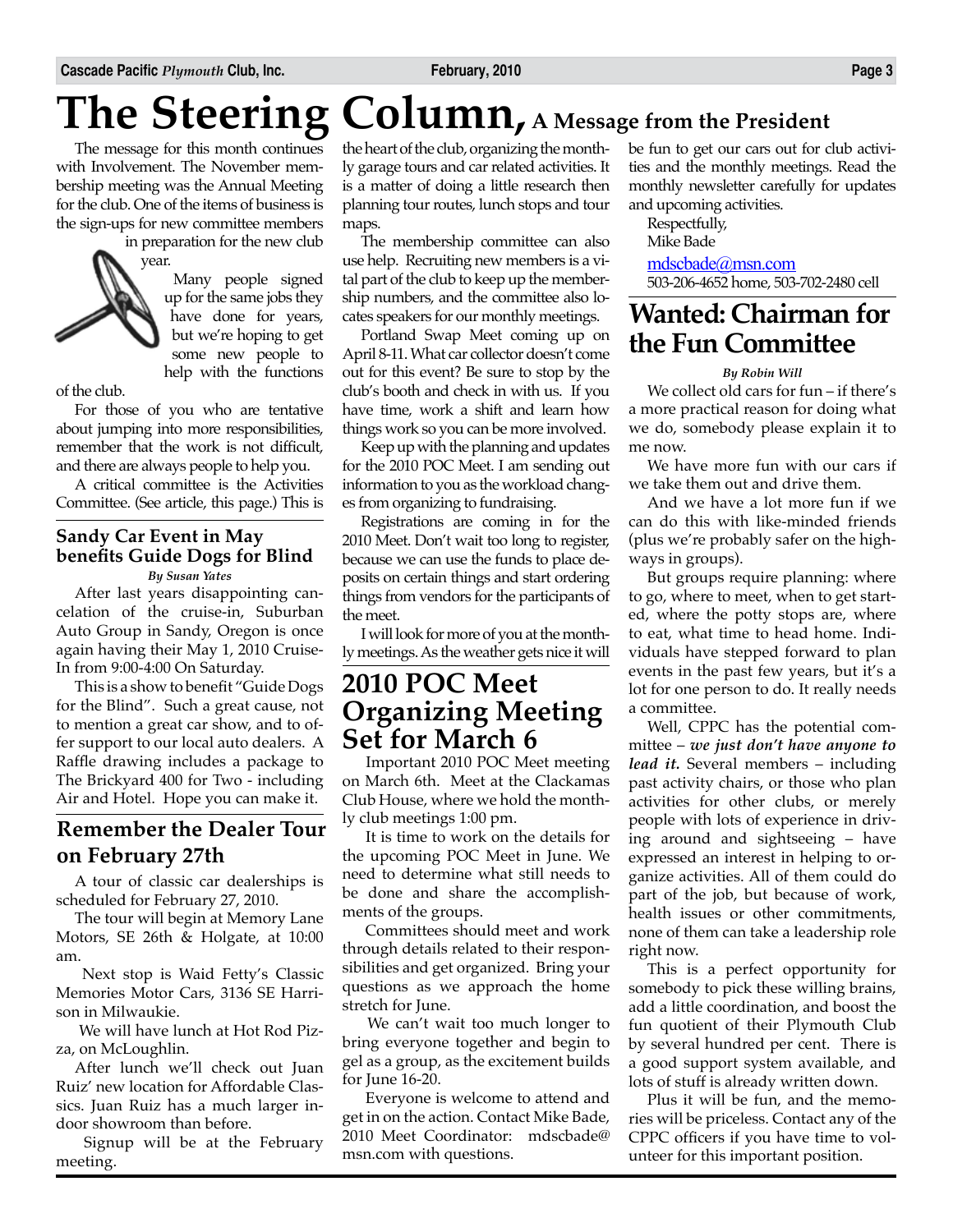### **Trunk latch provides learning moment for Tech Committee**

#### *By Mike Bade*

The Tech Committee Meeting was held Saturday, February 6 at Jimmie Fox's home in Southeast Portland.

The business of the day was a little work in Jimmie Fox's 1952 Plymouth. Jimmie has been fixing up the '52 with a recent coat of new paint. He is putting back on the detail pieces, emblems and handles for the car. Jimmie has been swapping some of his parts with another car.

Jimmie has incredible knowledge of Plymouths, knowing which parts to interchange between different car models to make things match. So he swapped out the trunk lid on his '52 with another model to get a better trunk handle.

The new lid went on without a problem – and remain locked shut. As it turned out the latch on the bottom of the trunk also needs to be swapped out when you change the trunk lid.

Luckily, John Sweeney is wiry and agile. John and Jimmie pulled out the back seats of the '52 to get access the truck latch from the inside. After cutting out a cross member John climbed into the truck armed with a screw driver and loosened the latch, saving the



for pick-up, delivery, storage



*BREAKING INTO HIS OWN CAR: Jimmie Fox (left) and John Sweeney learned a bit about trunk latch assemblies at the last Tech Committee meeting. Read all about it in the acompanying article.*

day.

For the tech committee the chore for the day was to weld back in the cross bar structure that had been removed by Jimmie and John. Ken VanCoelen was **Donations**  $\parallel$  the designated welder, he used Jimof the task.

The Tech Committee now meets on the first Saturday of each month. If you have a project for the Tech Committee, call Jimmie Fox to get on their schedule. The committee will make house calls for cars that can't move.

#### **Cascade Pacific Plymouth Club Technical Committee 2010**

*The committee meets at Jimmie Fox's garage the 1st Saturday of each month. Please call for address and directions.*

|                                                                                   | 1 reproc entre for manniego man marcellonoi |                          |
|-----------------------------------------------------------------------------------|---------------------------------------------|--------------------------|
| 503-774-3441<br>Jimmie Fox (Chair)                                                | No email, please                            | Portland, OR             |
| Duanne Luckow<br>503-761-9411                                                     | daluckow@aol.com                            | Portland, OR             |
| John Sweeney<br>503-281-5159                                                      | No email                                    | Portland, OR             |
| Dave Williams<br>503-266-4287                                                     | ilikemopar@aol.com                          | Canby, OR                |
| Charles Willis<br>503-668-0129                                                    | upandstuff@netzero.net                      | Sandy, OR                |
| Ken VanCoelen<br>503-310-7228                                                     | plymouthken@q.com                           | Milwaukie, OR            |
| Dennis Markovich<br>503-663-1831                                                  | No email                                    | Boring, OR               |
| Marlo Edman<br>503-287-3753                                                       | medman@teleport.com                         | Portland, OR             |
| 503-761-2792<br>Pat Brost                                                         | pbrost0212@yahoo.com                        | Portland, OR             |
| Bob Dimick<br>360-885-1113                                                        | bjdimick@q.com                              | <b>Brush Prairie, WA</b> |
| Loren Bennett503-201-5537                                                         | lorenb65@verizon.net                        | Hillsboro, OR            |
| David Pollock<br>.250-743-4849                                                    | dnpollock@shaw.ca                           | Shawnigan Lake, BC       |
| Tony Gemma 503-631-4735                                                           | n7yga@ccwebster.net                         | Oregon City, OR          |
| Tim McCarthy  503-620-8438                                                        | timmccart@aol.com                           | Tigard, OR               |
| 541-535-1860                                                                      | harrigerj@charter.net                       | Talent, OR               |
| Dennis Rice<br>.503-393-7231                                                      | blue51plymouth@comcast.net                  | Keizer, OR               |
| If you have a question for the Technical Committee, please call one of the above. |                                             |                          |

*We will do all we can to help you with your car. NOTE: Keep this List handy for future use.*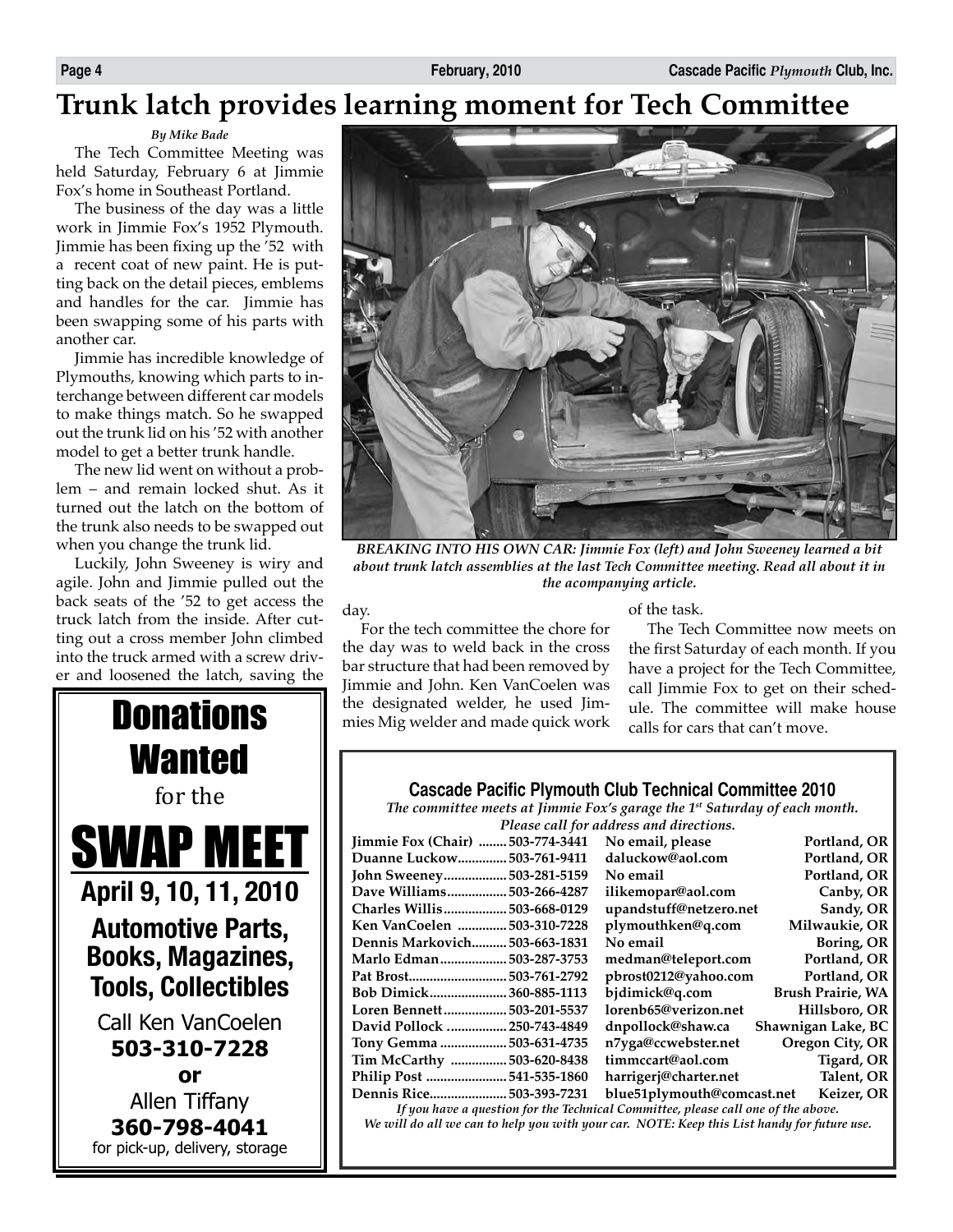## **Trophies for 2010 Meet will be Oregon-grown**

*By Gary Rusher* The Awards for the "2010" Meet have been a part of the discussion of nearly all Board meetings since we decided to take on this endeavor. We want the plaque to be something that our members and the attendees can be proud to have.

In an effort to help hold down costs and to make the award more personal it was decided to produce the awards ourselves. Gary Rusher got a friend of his to donate a supply of White Oak as the basis for the backing of the plaque. But, that meant that the rough wood had to be cut, plained, sanded and routed to produce the plaque.

A quickly organized crew meet at Jim Everette's house (Gary's friend) in Mulino on January 28th. The crew consisted of Gary, Mike Bade, Duanne Luckow, and Dave Williams. They loaded a little over 150 board feet of sawn wood into Gary's pickup and took it to M & M Woodworking in Wilsonville just south of Charbonneau. M & M is owned by Doug Vermeer, and you might remember we visited his place and saw his cars when Gary did the three garage tour there in the Wilsonville area. Doug was kind enough to allow us to us his shop and equipment to finish the wood. A very special donation for our club.

On Saturday the 30th, Gary, Mike, Ken and Phillis VanCoelen, Pat Brost, Duanne Luckow and Duanne's dad Jerry showed up to help. That day all the wood was cut into strips, graded, and reglued back into boards.



*UNHAPPY WITH ANY commercial trophy they could afford, 2010 Meet planners took matters into their own hands. Above, Duanne Luckow and Phillis VanCoelen, left and right front, prepare milled oak boards for gluing, while Pat Brost and Jerry Luckow, left and right rear, supervise.* 

On Monday, (the first of February already), Mike and Ken went back out and removed, scraped and cleaned all the clamps, about 150 of them, and stacked all the wood. On the following Thursday Mike went out and worked with Doug Vermeer to plain and sand the new boards. Then on Friday Ken, Mike and Mike's son Cory went out and finished sanding, cut the boards down to plaque size, routed the edges, and sanded them again. All in all we got about 92 plaque backings.

Stand by because we will be calling on another crew to put a final finish on these backings. In addition we need to cut and drill the corners of the plastic covers to go over the awards.

Hopefully we can get these done and in storage just waiting for the meet.

A special thanks to Jim Everette, Doug Vermeer, Mike Bade and all the crew that helped with this project.

*A SAMPLE TROPHY PLAQUE: Pictures of entrants' cars will be photoshopped onto the Plymouths-to-Portland background that appears in all meet publicity, in place of the blue 1941 Plymouth that is our poster-car. Pics will be affixed under plexiglass to a plaque made of Oregon-grown white oak.* 



### *Dash plaques finalized for 2010 Meet*



*MAGNETIC DASH PLAQUES for participants in the 2010 National Meet will be a variation of the event's tee-shirt design. Format will be identical to the plaques used in CPPC's Hot Dog-ust Day Cruise-In, and cost will be minimal.*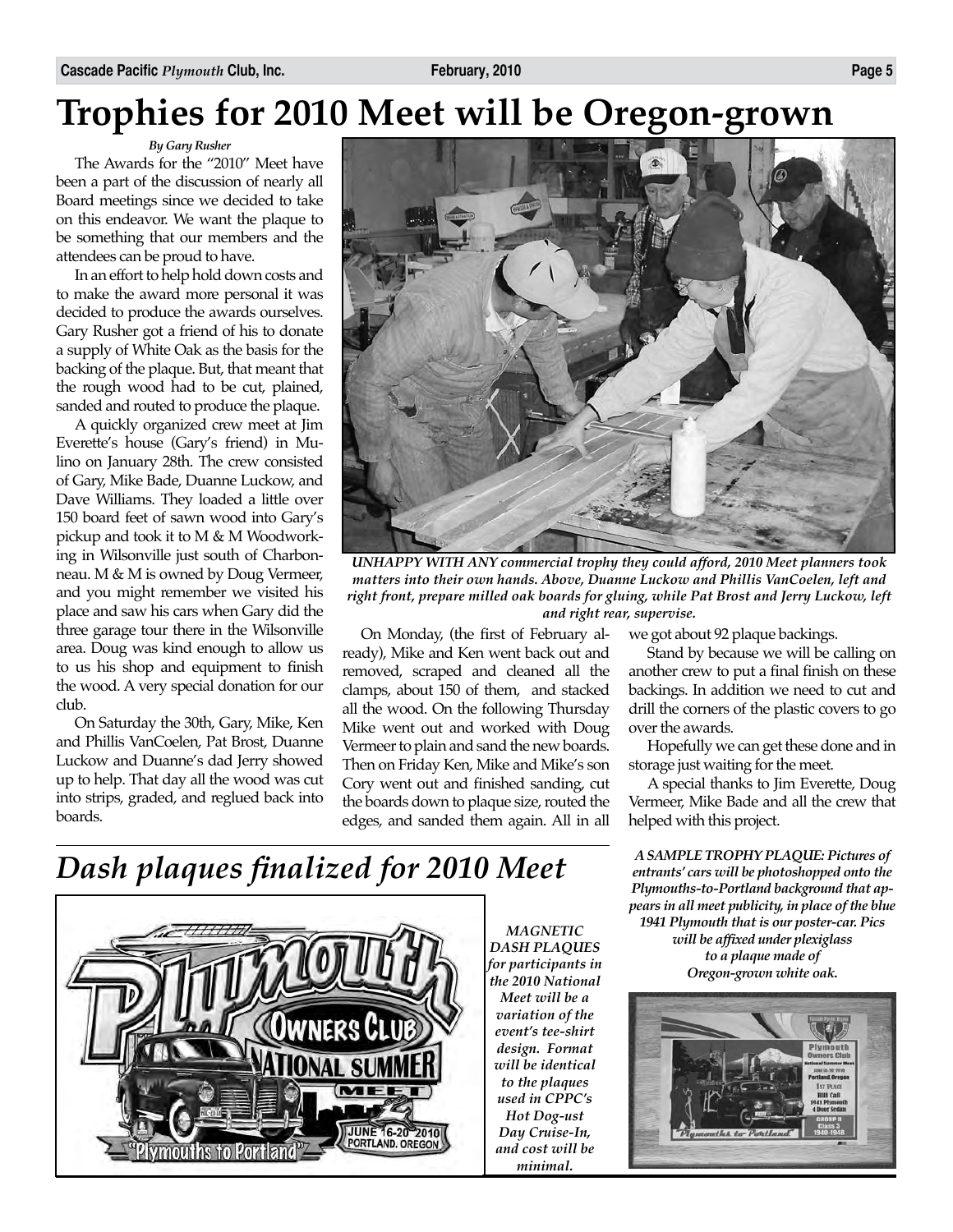

# **BODY SHOP & REPAIRS**

Let's start off with some good news this month.

Jeanette Dimick is back at her mother's in Vancouver, BC. She reports that her mom is doing pretty well. Jeanette says, "What a time to be here....lots to see and do downtown, Olympics everywhere, red and white, too." She hopes to join the March Mayflower expedition.

Don Osias is getting ready to go to UCLA for his yearly liver transplant check-up early next month. He loves to hear from his CPPC friends. Josee continues to battle her bad hip. As an added complication, Josee is in Canada following her mother's death on February 12.

**MEETING HIGHLIGHTS, continued from page 2**

of Hubbard.

 **Technical Committee:** Jimmie Fox reminded the club that the technical committee meets the first Saturday of each month at his garage. (Tech Committee info on page 4).

**Activities:** New member Bruce Kerslake announced that the Studebaker Drivers Club is hosting an Orphan Car Show at Clackamette Park in Oregon City on Sunday, June 20 at 10:00 a.m. We could promote this as a follow up to the Plymouths to Portland Meet that runs June 16-19.

Gary said that the Northwest Car Events Calendar is available for \$4.00 as a resource for activity ideas. Robin will include the web site in the February newsletter so we can obtain copies.

**2010 POC Meet Plymouths to Portland:**

**Posters** are available in two sizes for members to post at local merchants, at

# **REFRESHMENT SCHEDULE**

| February | Pat & Patty Brost  |
|----------|--------------------|
| March    | Gary & Vera Rusher |
| April    | Don & Karen Ryan   |

Chuck Willis has been having dental work and losing weight in preparation for knee repair surgery. He could use some member support!

Our continued best wishes go to Jerry and Joanne Dixon, Retha Harden, Pat Brost and Tony Gemma as they recover from their medical battles.

Please contact Lorraine Griffey, lorrainegriffey@yahoo.com or 503-666-2222, with good news, sad news, illness, etc. so we can all support one another. Cards and phone calls can help a lot. Thanks go to Philis VanCoelen, who sends cards from the club, and Cari Catlow for writing these articles.

events and to send to other clubs.

**Donation** request letters and receipt letters are available. Joanne Dixon reported that the economy is making it very difficult to obtain cash and goodie bag donations from sponsors. She is working with a printer on obtaining screen-printed canvas goodie bags.

**Hospitality Room:** Joanne will meet with volunteers who have signed up, and will then inspect the facilities at the Monarch Hotel.

**Awards** plaques have been designed. See story on page 5.

**Dash Plaques** are ready; see picture and caption on page 5.

**T-shirt Art Work** is completed. The order form for T-shirts will be posted on the web site.

**Registrant ID Tags** are designed and will be printed to list each event for which the attendee has paid.

**Registration** is off to a slow start. The Monarch reports that 25 room nights have been reserved and Mike has received one registration as of January 26.

**Saturday Rose Garden Tour and Lunch** planning is in process, says Patty Brost. A morning tour to the Portland Rose Test Garden will be followed by lunch and shopping in the Pearl District. Two 15-passenger vans are re-

*(continued on page 7)*

MARCH BIRTHDAYS *Happy March Birthday Wishes to the Following Members: Donna Bade – 1 Eldeen Simmons – 1 Gary Harden – 1 Mindy Benfield – 2 Nancy Conner – 5 Yvonne Whitting – 5 John Sweeney – 12 Tom Shepherd – 14 Linda Stearns – 15 Marty Anderson –17 John Nicklaw – 18 Loren Bennett – 23 Charles Reifschneider – 24 Jack Hagglund – 24 Edward Corrigan – 26 Robert Stearns – 30 and to any others who prefer to celebrate anonymously.*



### **Mayflower plans March 2 tour of French Bakery**

On Tuesday, March 2<sup>nd</sup> the Mayflowers will be taking a tour of the Portland French Bakery. The address for the bakery is 6840 N. Marine Drive. This is in the Delta Park area. The tour is scheduled for 10:00 and will last about an hour. Please do not wear slick shoes and you will be asked to wear a hairnet, provided by the bakery. After the tour the group will meet for lunch at a yet to be determined restaurant – suggestions anyone? Contact your usual partners for carpooling plans. Hope to see you there!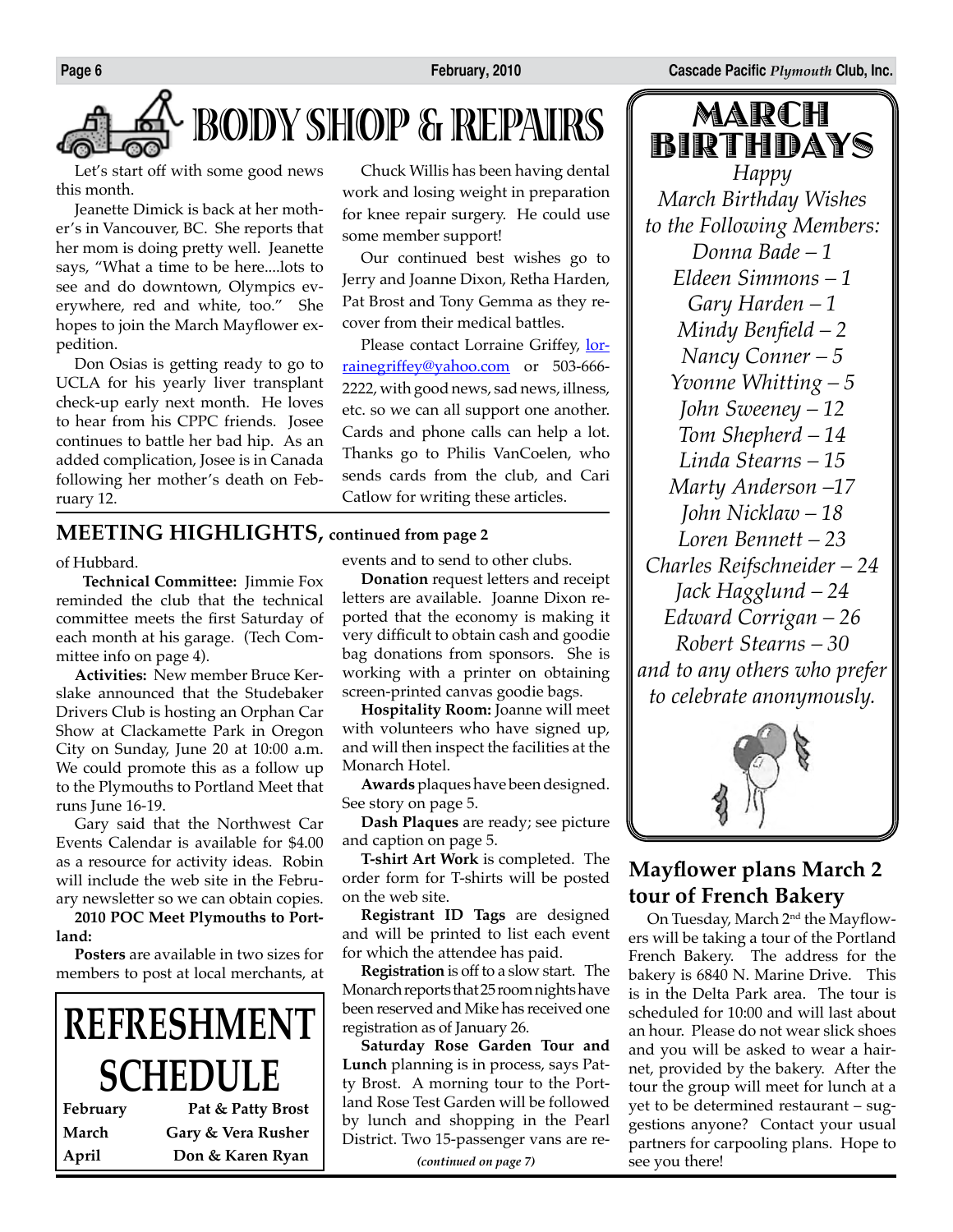### **MEETING HIGHLIGHTS continued from page 6**

served; volunteer drivers are needed.

**Meet Programs** need to be planned and designed. Mike requested volunteers for that committee.

#### **Good of the Order:**

John Madden is retiring January 28 from his 22 year career with YRC Trucking (fka Yellow Trucking).

Steve's Auto Restoration was suggested as a possible sponsor for the Plymouths to Portland Meet or as a guest speaker. Pat and Patty Brost's son works there and they agreed it could be a good contact for the club.

**The Quiz & Door Prizes:** Guest Judd Palmer, and members Dennis Rice and Tim McCarthy, took honors in Don's Trivia Quiz. Door prize winners were Nancy Conner, Dolores Call, Marlo Edman, Robin Will, Bruce Kerslake and Larry Goodwin. 50/50 was \$51.00 and won by Philis VanCoelen.

### **Marlo Edman engineers superior elbow pipe**

 $\overline{a}$ 

#### *By Marlo Edman*

Replacement parts for our old cars and trucks are usually found in a donor car or a friends collection of stuff in a box behind the garage. But sometimes its nice to have a replacement that is better than NOS if it can be had at a reasonable price. In my case the elbow pipe from the water pump to the bottom of the radiator was shot. So this time I went out to United Pipe Bending with



an original for a pattern. Just one off would have been too costly so I had them make up six. Then our friend and past

president, Gary Rusher, powder coated them black with his equipment in his barn.

Voila! I got mine and now the five are available to club members who want one at only \$20.00 per. This item is common to virtually all our six cylinder flatheads. If yours has a heater valve fitting, you will have to drill a hole in the right place on the pipe and braze it on. Call Marlo at 503 936 4624 if you would like one.

### NUTS & BOLTS: **February's Board Highlights**

The meeting was called to order by Mike Bade.

The minutes from the January 12, 2010 Board meeting were approved and signed by all in attendance.

**Treasurer's Report:** Robin Will submitted the Treasurer's Report on behalf of Dolores Call. \$8,608.60 was in the treasury as of January 31, 2010. Of that amount \$360 was collected in dues in January.

**Swap Meet:** Ken VanCoelen is chairing the CPPC participation in the Portland Swap Meet. Volunteers signed up at the membership meeting and will be confirmed by email. A request for donations will be included in the newsletter. Allen Tiffany and Ken will coordinate receiving donations and storing them at Allen's shop in Camas, WA.

**Dues Renewal**: Dolores told Mike earlier in the week that 64 of 152 members have renewed for 2010. Mike circulated a drafted reminder letter he plans to email.

**Activities:** Mike will invite members to join him at the Salem Roadster Show on Saturday, February 13. The classic car dealers' garage tour is scheduled for February 27. Gary is working on a March 13 tour of Ken Austin's garage followed by lunch and a tour of Ken's new resort, The Alison. The club still needs an activities chairman, and a recruiting notice in the newsletter.

#### **Plymouths to Portland POC Meet:**

**Treasurer's report** submitted by Lorraine Griffey shows a current balance of \$4,171.27.

**Awards:** 92 plaque bases have been built using white oak donated by Jim Everett. CPPC members used Doug VerMeer's woodworking shop and assistance to mill and glue boards.

**Car trailer parking:** Mike investigated parking for car trailers at the meet. The area is owned by Clackamas County and Mike is submitting the paperwork for official permission to use the space. Security will be required 24/7.

**Honored guest parking:** The manager of The Spaghetti Factory has given permission for the club to use their parking area for all cars 25+ years old.

**Name badges:** Mike has finalized

the printed layout for the vertical ID badges. The plastic sleeves and lanyards with rings (rather than hooks) will cost \$.84.

**PayPal account:** Mike created the PayPal account, and work on the online registration form is underway. Robin will add the PayPal link to the CPPC web site.

**Registration form** online can now be emailed to Mike or printed and mailed. Mike will calculate fees for emailed forms, and bill the participants.

**Hospitality room:** Joanne Dixon would like to schedule day time meetings with the Board/Meet Committee. Night driving is a problem for Joanne. Don offered his office at Hayden Island as a meeting place any time during the day or week.

**Security:** Gary reported that Scott Johnson has lined up a scout troop for day time monitoring of the parking areas. Police cruisers will patrol at night. Don and Scott will coordinate other arrangements for parking and security.

**Evergreen Aviation Museum Tour** schedule was distributed by Gary. Departure is scheduled for 8:30 a.m.

**Non-judged Plymouths** will be registered for \$10 each until June 10, 2010; thereafter the entry fee will be \$15. CPPC judges will make open-class awards. The tire clocks will be used for these awards. Pat Brost and Les Conner are organizing the event.

**Orphan Car Show** is being sponsored by the Studebaker Drivers Club at 10:00 a.m. Sunday, June 20 at Clackamette Park in Oregon City. New member Bruce Kerslake provided the information at the membership meeting and suggested promoting it as a final event for the weekend.

**Newsletter:** Although Cari was laid off by Hollywood Entertainment last week the IKON copy center has agreed to continue to provide print services to CPPC at the same (extraordinary) rates.

Bill Call submitted an email to the Board last month recommending that the editor's stipend be increased from \$100 to \$150 per month. The issue will be added to the March Board meeting agenda for further discussion.